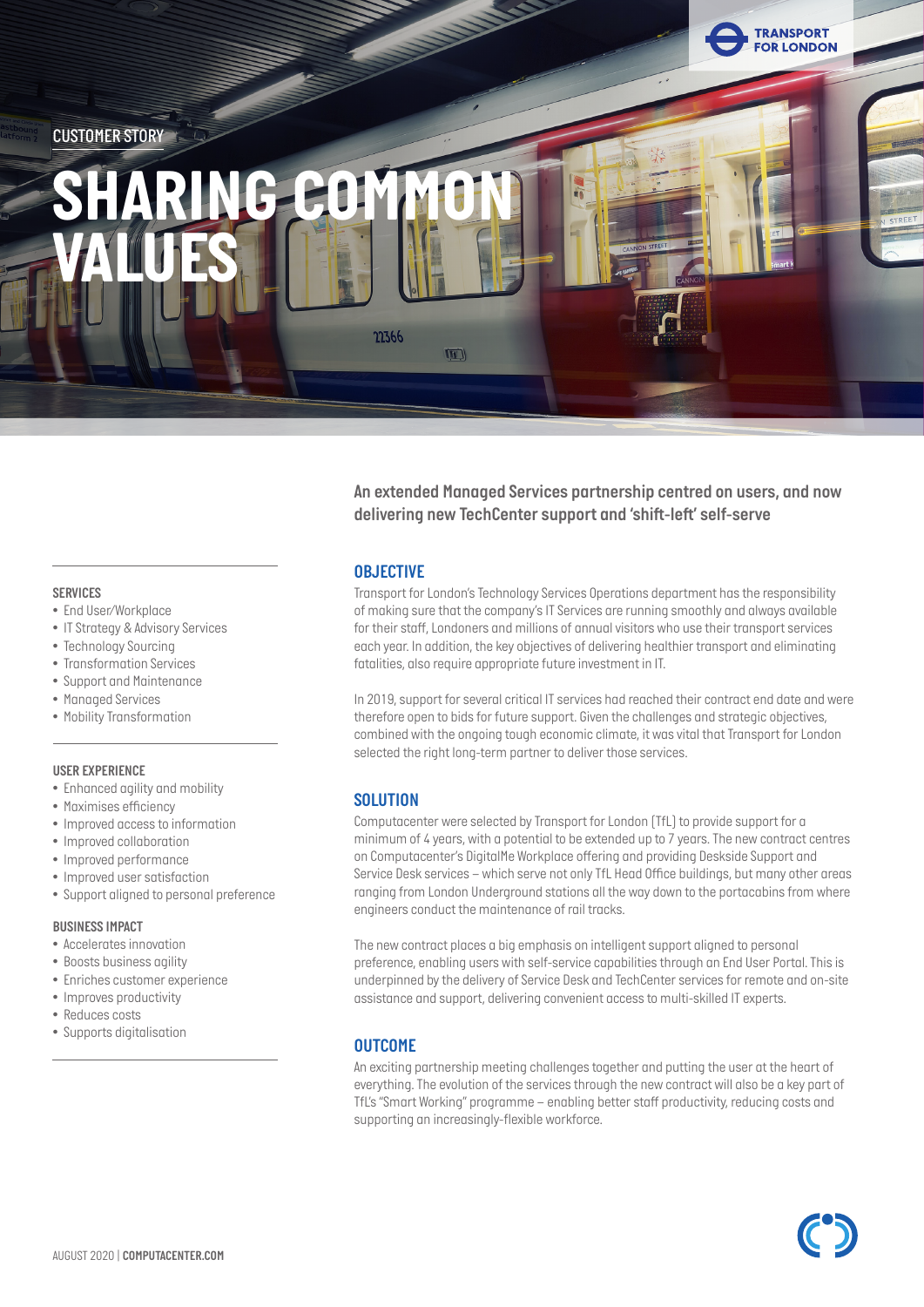*We must ensure that our IT Services are running as smoothly as possible throughout the year, not only for our 30,000 users, but also for the 9 million Londoners and the 30 million annual visitors who use our transport services."*

*Djamila Guernou, Head of Technology Service Operations, Transport for London*

*Our IT is absolutely essential and is being recognised by the Mayor as core. We therefore went to market looking for a long-term IT partner that could really evolve with us over time."*

*Djamila Guernou*

# *OBJECTIVE*

## *Meeting the increasing IT challenges posed by a burgeoning population, and an ageing transport infrastructure*

*One of Transport for London's main challenges is that London's population continues to grow; in the last ten years alone, it has grown by another one million inhabitants. As Djamila Guernou, Head of Technology Service Operations at Transport for London says: "This increasing demand on our public transport system is putting additional pressure on our ageing infrastructure, which is all-the-more acute when you consider, for example, that the London Underground is 157 years old."* 

*TfL is also responsible for London's road network as well as London buses and London taxis, so another major challenge is road safety. As Djamila explains: "Despite the number of road fatalities reaching an all-time low in 2018, the Mayor of London has set a vision for TfL to have zero fatalities on the road network by 2041 - that's quite a challenge for us to achieve." And despite a tough economic climate, TfL also has a social duty to its customers to deliver a fair and equitable transport system. Djamila explains: "We also need to make sure that for those customers who don't necessarily have a lot of means, we can still offer appropriate concessions."*

*Alongside these challenges, TfL must also plan to deliver one of their key future strategic objectives, which is a commitment to promote healthy transport – namely: cycling and walking. The aim is for modes of healthy transport to account for 80% of all London transport by 2041. Against this background, TfL's Technology Services Operations department – along with TfL's IT suppliers and partners – has the responsibility of making sure that the company's IT Services are running as smoothly as possible, 24/7, 365 days a year. This will enable the department to continue to deliver peerless IT services to their customers.*

*As all of the above challenges require appropriate investment in IT, the Mayor of London's transport strategy unsurprisingly calls out technology first, as an enabler to the successful delivery of TfL's strategy.* 

*Critical elements of the "technology first" approach include Workplace, Deskside Support, Helpdesk, and IT Consultancy Services – and it is important to remember that "Workplace" for a company like TfL, not only relates to the Head Office, but also to London Underground stations and other smaller buildings or depots, as well as an increasing reliance on working from home. As these services had reached their contract end dates in 2019 with existing suppliers, they were therefore to be competed through the public-sector OJEU process. "We also went to market looking for a long-term IT partner that could really evolve with us over time," adds Djamila.*

## *SOLUTION*

## *Delighting users with revolutionary multi-channel support, underpinned by automation and self-service, with on-site TechCenters*

*To secure long-term support of the User Workplace, Deskside Services, Service Desk, and IT Consultancy Services, Transport for London selected Computacenter as the chosen supplier. "We are very excited to embark on a new contract and a new relationship with Computacenter," says Djamila Guernou. "The new service commenced on 1st April 2020, and the contract will run for four years with an option to extend to up to 7 years."*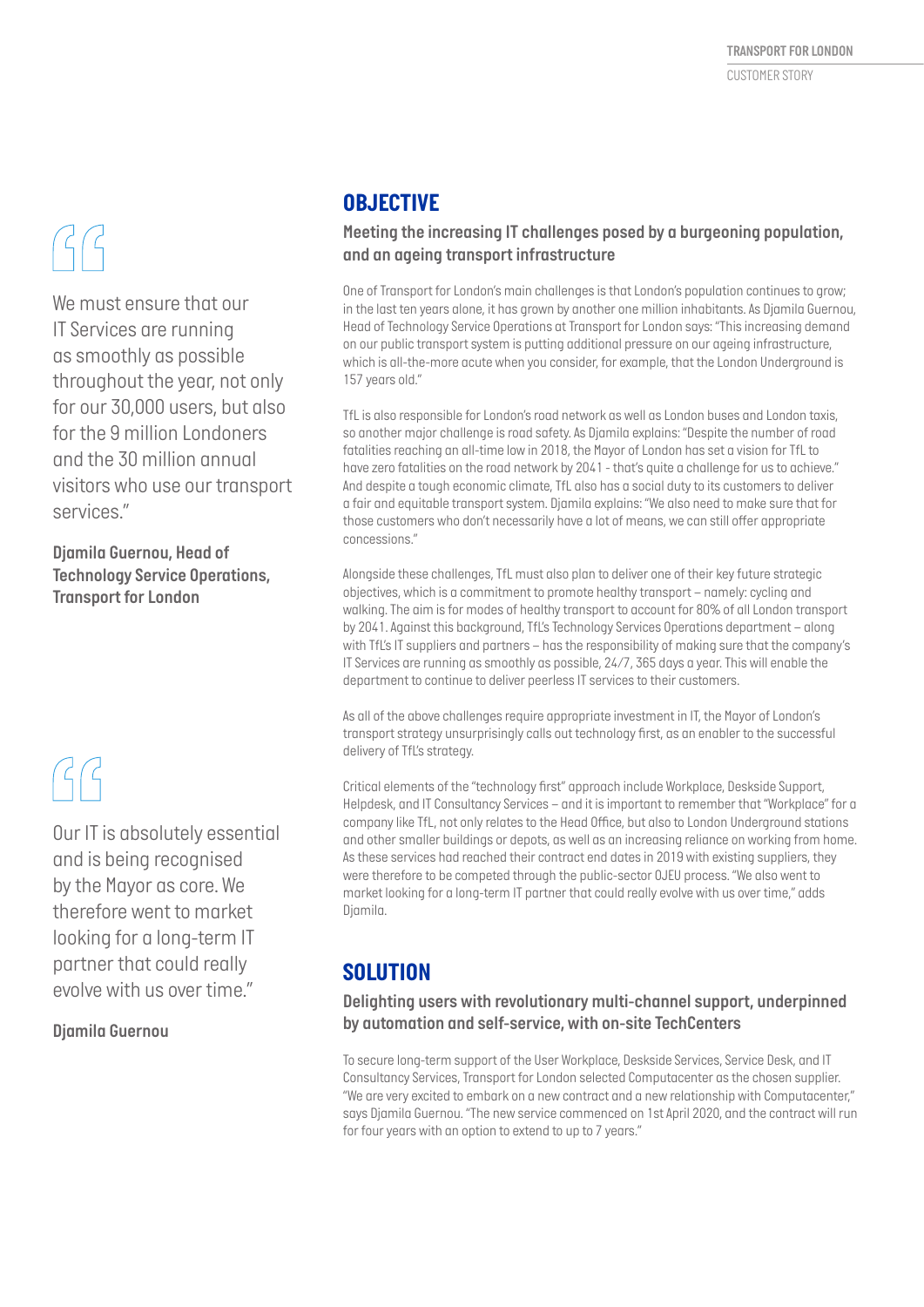# $G$

*Computacenter stood out – firstly through the quality of the written submission, but also thanks to dialogue throughout the bid process, reassuring me that a 7-year relationship was possible."*

## *Djamila Guernou*

*Computacenter is an organisation that listens to needs. They understand requirements, can see the bigger picture, and help with the decision-making process. They also have the ability to be both proactive – to anticipate the emerging trends in IT – but also suitably reactive, to rapidly resolve problems."*

### *Djamila Guernou*

*In explaining TfL's choice, Djamila says: "We went out to market about a year ago looking for a new partner to deliver the required services. Amongst the resulting bids, Computacenter stood out – firstly through the quality of the written submission, but also thanks to dialogue which took place during the bid process, reassuring me that a 7-year relationship was possible. We were also impressed with their new ideas, particularly in terms of delivering the Helpdesk service – and we could see the care being applied to the user experience. That was a big selling point for us.*

*"The other thing to note was that, although we've had a long-standing relationship with Computacenter, there was no sign of complacency or 'let's do the same thing again'. The bid was very much seen as a new service for TfL users, which included exciting new facets.*

*"Of course, I have to say that I had worked with Computacenter before, and I am confident that they are an organisation that listens to my needs; that they are both proactive – to anticipate the emerging trends in IT – but also suitably reactive, in rapidly resolving any problems."*

*The main part of the new contract revolves around the Deskside Support and Service Desk (or Helpdesk) services. For the previous 4 years, Computacenter has been delivering the former to all TfL Head Office buildings, as well as the other widely-spread workplaces discussed previously. However, going forwards, the objective is to provide a better user experience by seamlessly combining the Service Desk and Deskside Support services together. As Djamila explains: "We are looking to exploit what we call 'Shift Left' – helping users to self-serve. And Computacenter have come to us with really good ideas on how we can do that; in particular, NGSD – the Next Generation Service Desk."* 

*Computacenter's NGSD recognises that people want flexible, personalised, convenient support services with always-available, expert assistance, anywhere, at any time. NGSD therefore transforms the traditional Service Desk into a personalised Digital Support Hub. Meanwhile use of machine learning and cognitive platforms enables the pre-emptive resolution of issues across the business, increasing productivity through self-service portals, human chat, chatbots and natural language Artificial Intelligence.*

*Djamila explains her expectations of NGSD: "We have an opportunity to have more of our users' issues fixed by the Helpdesk, as opposed to having to rely on Second Line Support. This is only possible by having one partner working with us and looking at that user experience from endto-end."*

*Also new, and part of Deskside Support, are the Tech Hubs or TechCenters. These are solutions delivered "as a service" and are recognised by Computacenter as the best way of delivering an enhanced IT support experience. They provide employees with direct and convenient access to experts who can fix and advise on a broad range of IT topics in one place.* 

*Elsewhere, Computacenter will also be offering Transport for London Consultancy Services. For example, as Djamila Guernou explains: "Very recently we've been working with Computacenter to help us understand our licencing position with two of our major suppliers and that's been*  extremely beneficial because not only have they helped us ensure we are compliant, but we've *also made sure that we have optimised the consumptions of our licences.* 

*"Another recent example is that Computacenter has helped us shape the delivery model and the support model for Microsoft Evergreen, which is still in its infancy at TfL. So, all this type of work is really important to us."*

*Finally, Transport for London also continue to use Computacenter as their main technology supplier, with this contract awarded as part of a separate OJEU process. "We procure hardware via Computacenter," says Djamila. "So, that goes from laptops, desktops and mobile phones, all the way up to big storage arrays for our data centers."*